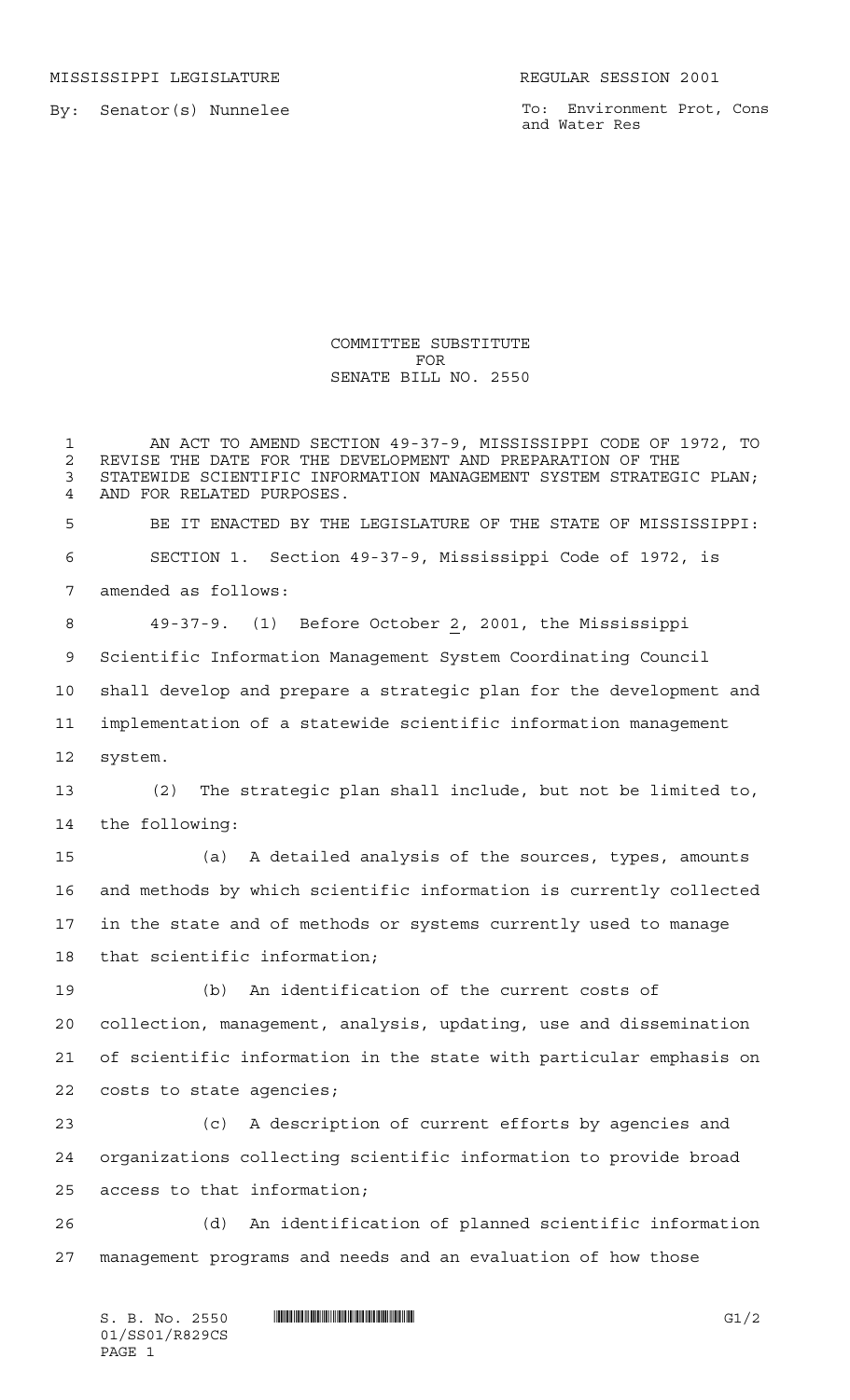planned programs or needs may be met or integrated into the statewide scientific information management system; (e) A clearly-defined, comprehensive statement of the mission, goals and objectives of the statewide scientific information management system; (f) A detailed analysis of the benefits and capabilities of a statewide scientific information management system; (g) A plan for the development and implementation of a statewide scientific information management system in a phased manner; (h) A timeline for the development and implementation of a statewide scientific information management system; (i) A detailed analysis and estimate of the costs for development and implementation of the statewide scientific information management system and a recommended method for funding the development and implementation of the system; and (j) Any other information the coordinating council deems appropriate. (3) In addition, the strategic plan shall recommend appropriate policies and standards for use in management of scientific information and for providing access to that information. The strategic plan shall also address information accuracy and quality issues, ease of access issues, training and technical support issues and interagency coordination issues. (4) Upon completion of the strategic plan, the coordinating council shall provide copies to the Governor, the Lieutenant Governor, the Speaker of the House of Representatives, the Chairmen of the Senate Environmental Protection, Conservation and Water Resources Committee and the Senate Appropriations Committee, the Chairmen of the House Conservation and Water Resources Committee and the House Appropriations Committee, the Legislative

01/SS01/R829CS PAGE 2

 $S.$  B. No. 2550  $\blacksquare$